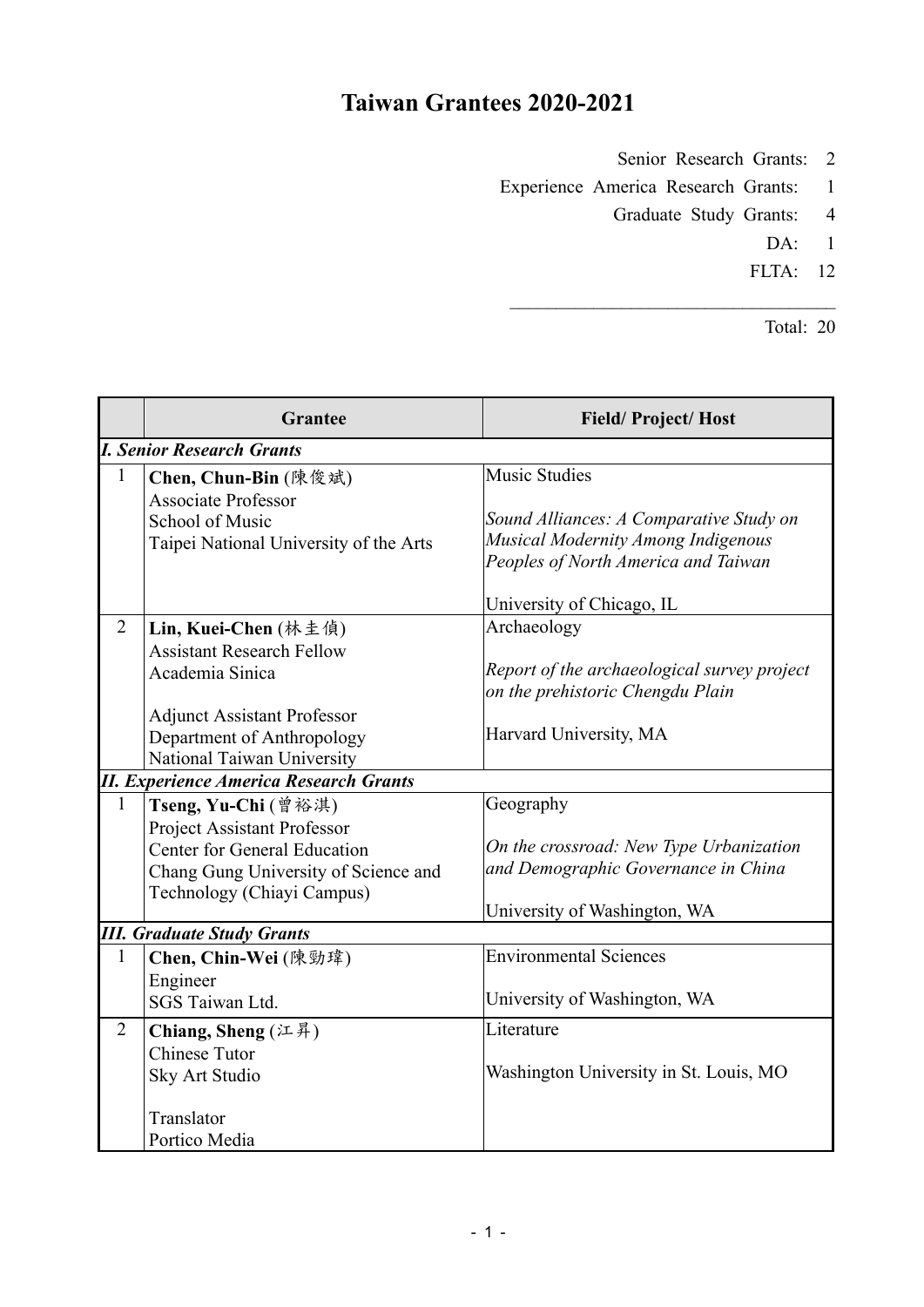|                                                                    | <b>Grantee</b>                                                                                                                                     | <b>Field/Project/Host</b>                                                                                                                         |  |  |
|--------------------------------------------------------------------|----------------------------------------------------------------------------------------------------------------------------------------------------|---------------------------------------------------------------------------------------------------------------------------------------------------|--|--|
| $\overline{3}$                                                     | Li, Hsin-Jung (李欣蓉)<br>Adult English Online Instructor<br>ABCgo                                                                                    | Education<br>University of Washington, WA                                                                                                         |  |  |
| 4                                                                  | Tseng, Yen-Jung (曾嬿融)<br>Director of Policy Advocacy<br>Taiwan Gender Equity Education<br>Association                                              | Sociology<br>State University of New York at Albany -<br>Graduate School, NY                                                                      |  |  |
| <b>IV. Fulbright Distinguished Awards in Teaching Program (DA)</b> |                                                                                                                                                    |                                                                                                                                                   |  |  |
| $\mathbf{1}$                                                       | Lee, Shih-Fu (李世福)<br><b>English Teacher</b><br>National Kinmen Senior High School                                                                 | <b>English Instruction</b><br>Integrating personal technologies with<br>classroom activities enhances students to<br>succeed in learning English. |  |  |
|                                                                    |                                                                                                                                                    | Indiana University of Pennsylvania, PA                                                                                                            |  |  |
|                                                                    | V. Foreign Language Teaching Assistant Program(FLTA)                                                                                               |                                                                                                                                                   |  |  |
| $\mathbf{1}$                                                       | Chang, Chia-En (張佳恩)<br><b>Chinese Instructor</b><br>The Council on International Educational<br>Exchange (CIEE)                                   | Teaching Chinese as a Second Language<br>Pacific Lutheran University, WA                                                                          |  |  |
| 2                                                                  | Chang, Chiao-Ying (張巧瑩)<br><b>Chinese Teacher</b><br>Chinese Language Center, National Sun<br>Yat-Sen University                                   | Teaching Chinese as a Second/Foreign<br>Language<br>Lewis & Clark College, OR                                                                     |  |  |
| 3                                                                  | Chang, Ting-Hsuan (張庭瑄)<br>Drill Instructor<br>University of British Columbia Oversea<br>Chinese Program                                           | Teaching Chinese as a Second Language<br>Loyola Marymount University, CA                                                                          |  |  |
| 4                                                                  | Chen, Yang-Zhi (陳徉至)<br><b>English Teacher</b><br>Bo-Sheng Cram School                                                                             | Teaching Chinese as a Second/Foreign<br>Language<br>Carleton College, MN                                                                          |  |  |
| 5                                                                  | <b>Hsien, Wen-Ling</b> (冼汶霖)<br><b>Student Affairs Coordinator</b><br>International Chinese Language Program<br>(ICLP), National Taiwan University | Foreign Languages and Literatures<br>Michigan State University, MI                                                                                |  |  |
| 6                                                                  | Hsu, Chia-Jung (許嘉容)<br><b>Chinese Teacher</b><br>Washington High School, Taichung                                                                 | Chinese<br>Colgate University, NY                                                                                                                 |  |  |